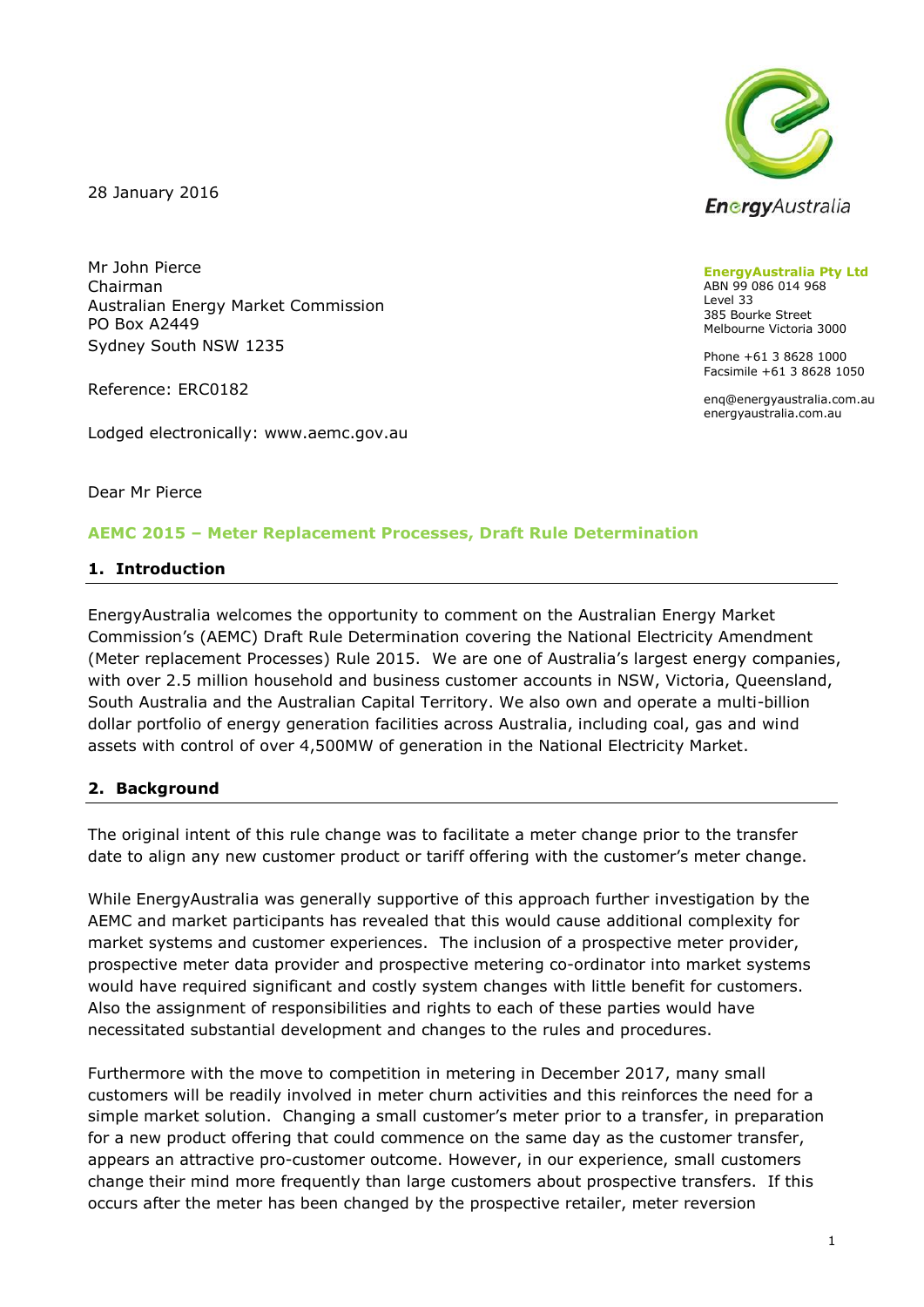constraints also come into play. For example if the customer's meter was changed from a basic to a remote interval meter it cannot be changed back to a basic meter without special approval. Therefore we generally support the AEMC's current purpose for this rule change which has been presented as follows:

- Clarify that a change in metering coordinator and responsibility for the metering installation at a connection point occurs when the customer transfer is complete;
- To ensure that the Market Settlement and Transfer Solution (MSATS) procedures allow an incoming retailer to nominate the future parties for the metering roles that will commence when the retail transfer is completed; and
- To ensure that MSATS procedures allow the alignment of the completion of the retailer transfer, on the same day, that a new metering installation is installed where the incoming retailer has requested such alignment.

However, we recommend that the rules be more explicit regarding any new obligation on AEMO, related to changes to the MSATS procedures, in order to facilitate the alignment of the transfer and the meter change on the same day and this will be discussed more below.

## **3. Proposed Rule Changes**

The AEMC has amended the rules to reinforce their current approach to only allow a meter change on or after the day of transfer.

## **Changes to rule 7.6.2 (c) Persons who May appoint Metering Coordinators**

*(c) The Market Settlement and Transfer Solution Procedures must specify that a Metering Coordinator at a connection point is responsible for the metering installation:* 

- *(1) where the change in the Metering Coordinator at a connection point is effected due to a change in the financially responsible Market Participant at the connection point, on the day that the market load at the connection point transfers to the new financially responsible Market Participant; and*
- *(2) otherwise, on any other day.*

This change has confirmed that MSATS "must" (formerly "may") specify that a metering coordinator is responsible for a metering installation on the day that there is a change to the financially responsible market participant. We support this wording change but, understand that MSATS currently operates in this manner and that no change to MSATS is required as a result of this rule change.

### **Changes to clause 7.8.9(e) Meter Churn**

Existing clause 7.8.9 (e) Meter Churn

*(e) A Metering Coordinator must not arrange the alteration or replacement of a metering installation under paragraph (a) until the transfer of the relevant market load has been effected by AEMO in accordance with the Market Settlement and Transfer Solution Procedures.*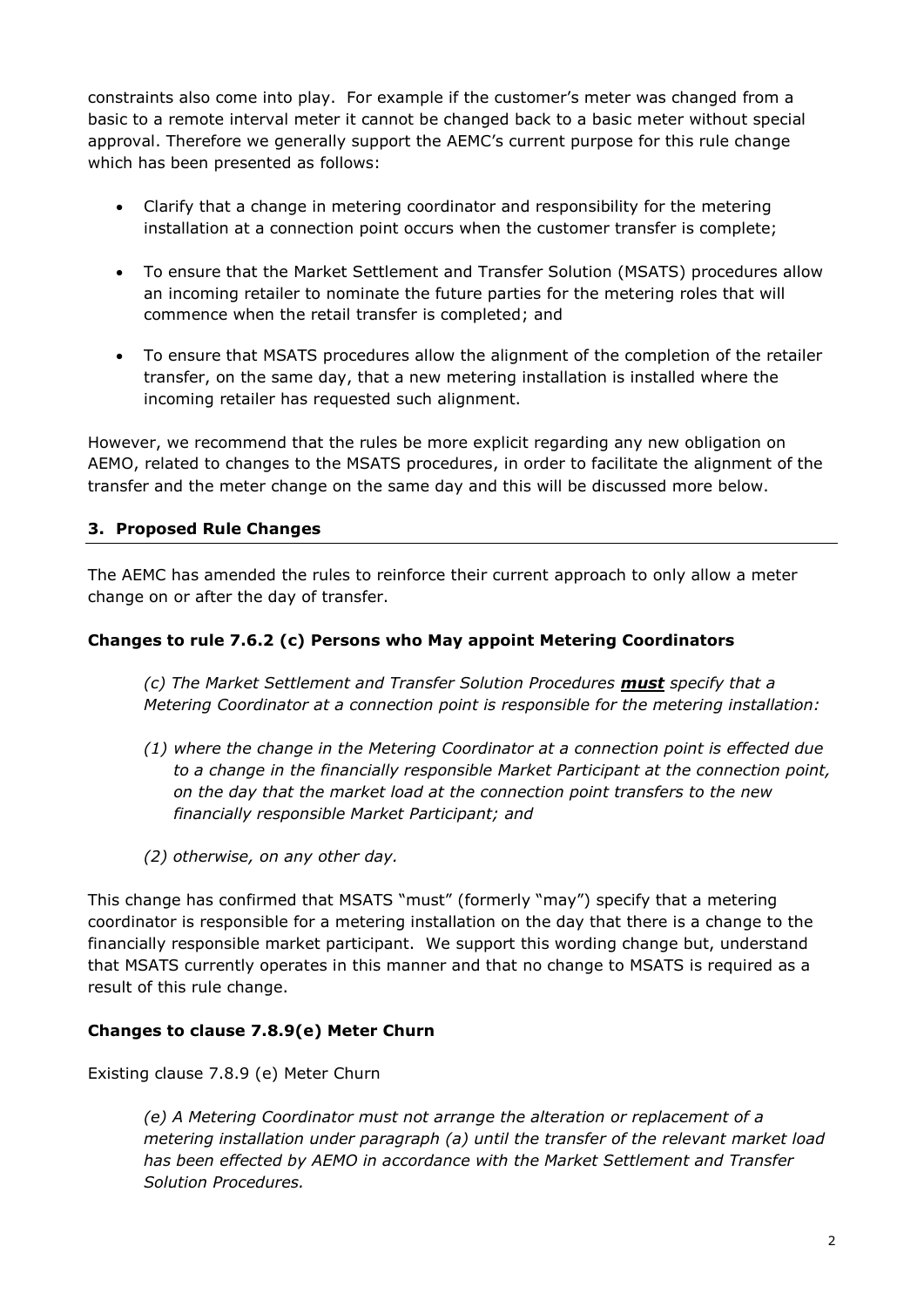This clause has been removed to allow Metering Coordinators to organise (but not undertake) meter changes prior to the transfer day to be effective on or shortly after the transfer day.

Initially, most meter changes for small customers will occur where the distributor owns the existing meter and the distributor is unlikely to be interested in organising an earlier meter change than what would occur after the transfer day. There is no incentive for distributors to assist in arrangements that would see their meter changed sooner, as their revenue for his service will cease upon the removal of their meter. Nevertheless we believe the removal of the clause will be beneficial going forward as the number of monopoly owned distributor meters will decline particularly in NSW, SA and QLD.

The new clause 7.8.9 (e) has now been inserted:

- *(e) The Market Settlement and Transfer Solution Procedures must:*
- *(1) permit an Incoming Retailer to nominate the Metering Coordinator, Metering Provider and Metering Data Provider to be appointed at a connection point in respect of which it is the Incoming Retailer, with such appointments to become effective on the day that the market load at the connection point transfers to the Incoming Retailer as the new financially responsible Market Participant; and*

*(2) facilitate the transfer of a market load at a connection point on the same day that a new or replacement metering installation is installed at the connection point, where requested by an Incoming Retailer.*

Section (1) of this clause confirms MSATS must allow an incoming retailer to nominate new metering roles that are effective on the transfer day and this largely reflects the current approach.

Section (2) of this clause places an obligation on MSATS to facilitate the transfer of a customer on the same day as the new or replacement metering installation occurred.

We believe that this obligation aligns the transfer date and meter change date (provided the meter change is after the transfer day) is addressed under the current MSATS transaction CR 1500. It is therefore confusing and somewhat ambiguous as to the purpose of this rule when it is prescribed using the word "facilitate". We believe that this rule should be redrafted as follows, to better reflect its intent:

*(2) include a transaction that aligns the transfer date with the change in metering installation, date where requested by an Incoming Retailer, provided the meter installation date is not before the transfer date.*

Otherwise the term "facilitate" could be interpreted by AEMO to upgrade MSATS to a real time database in place of its present mode as a database base record of historical NMI and metering events.

# **4. Summary**

Realistically for a transfer and meter change to occur on the transfer day (without a realignment occurring after the transfer day) the rules would need to change to give the new Metering Provider and Metering Data Provider authority to deliver reads to the market on the day. Since they are on the site replacing the meter they will be better placed to read the old